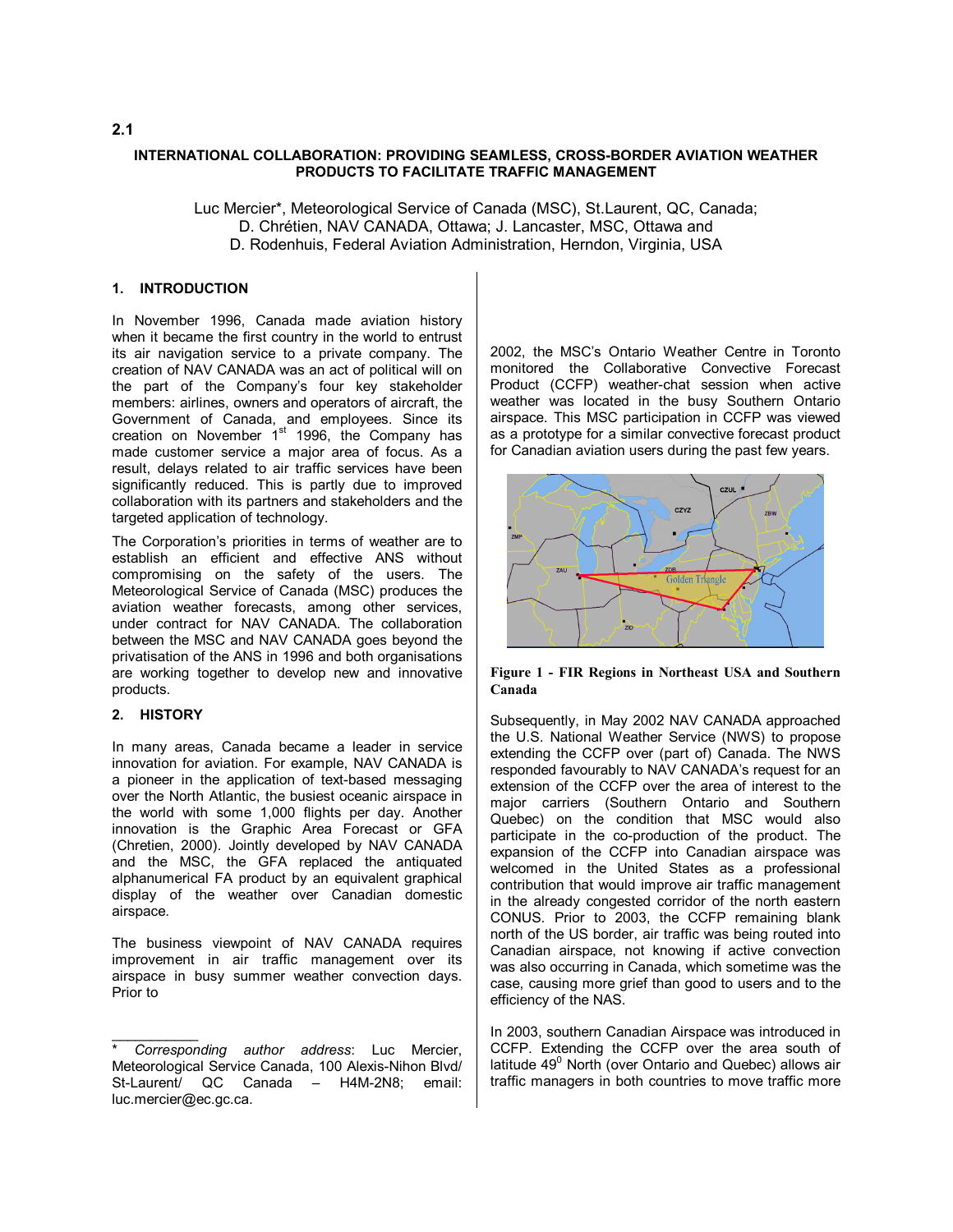efficiently into and through Canadian airspace when severe weather affects that area.



#### **Figure 2 - CCFP Process**

In conjunction with the CCFP, the Corridor Integrated Weather System (CIWS) platform takes advantage of the high density of existing FAA and US National Weather System weather sensors (radar and lightning). This system provides en route traffic flow managers with accurate, automated, high update rate information on storm locations and echo tops, along with 2-hour animated growth and decay forecasts of storms. It is a tactical tool designed for use in the 0-2 hour planning period wherein dynamic adjustments are made to the strategic plans developed with the CCFP.

In the United States, CIWS allows traffic managers to achieve more efficient tactical use of the airspace, reduce controller workload, and significantly reduce delay. The CIWS "tactical" traffic flow management products now complement the longer-term "strategic" (2-6 hour) national CCFP forecasts that are also needed for flight planning and traffic flow management.



#### **Figure 3 - 2004 CIWS Coverage**

Prior to 2004, CIWS coverage supported tactical decisions over the northeastern United States, specifically the Golden Triangle corridor, and marginally over a portion of Toronto's airspace.

A trial of the Internet version of CIWS by NAV CANADA's Toronto Terminal Management Unit (TMU) and National Operation Centre (NOC) staff during the summer of 2003 indicated that this tool had the potential to facilitate short-term tactical decisions in the Toronto TMU environment as they relate to severe convective weather (thunderstorms). For example, CIWS shows areas of growth and decay. This information can be used to anticipate when routes will open or close within the TMU environment because of thunderstorms. This benefit would not be fully realized without ingest of data from six Canadian weather radars into the CIWS platform.

Enhancement of CIWS coverage via ingest of Canadian weather radar data greatly enhanced the benefit to NAV CANADA by improving coordination with the FAA (see figure 3). In June 2004, MIT Lincoln Lab integrated the Canadian radar data covering Southern Ontario and Southern Quebec into CIWS.

#### **3. MSC PREPARATION OF THE CCFP**

The production of the CCFP is quite different than any other product. Firstly, the frequency of the product (every 2 hours) makes for very challenging days when weather is not cooperative. Even though forecasters need to focus on organized convection only, we all know that to forecast such areas at the right time and at the right place, is one of the most difficult tasks to achieve.

In the very first stages of CCFP production, focus is placed on analysis and diagnosis to assess what the triggers are. Once this is done, the forecaster needs to decide if that trigger will materialize to set-off the convection. When he or she believes so, that's when we roll up our sleeves and prepare for fun.

This may look pretty simple from the outside, but we have to keep in mind that we try to maximize our accuracy in both time and space, while trying to provide as much lead time and the highest level of confidence as possible.

Users agree that, in general, the 13Z issue of the CCFP is the most critical one of the day, as it is used to plan several transcontinental flights (west to east) that are schedule to arrive around the peak time for convection. This means that we try to anticipate convective weather with older Numerical Weather Prediction (NWP) guidance and upper air soundings.

Throughout the day, forecasters must stay on top of the convective development by looking for any sign of convection. Particular attention must be paid to problematic areas and associated triggers. As new NWP and upper air soundings come in, forecasters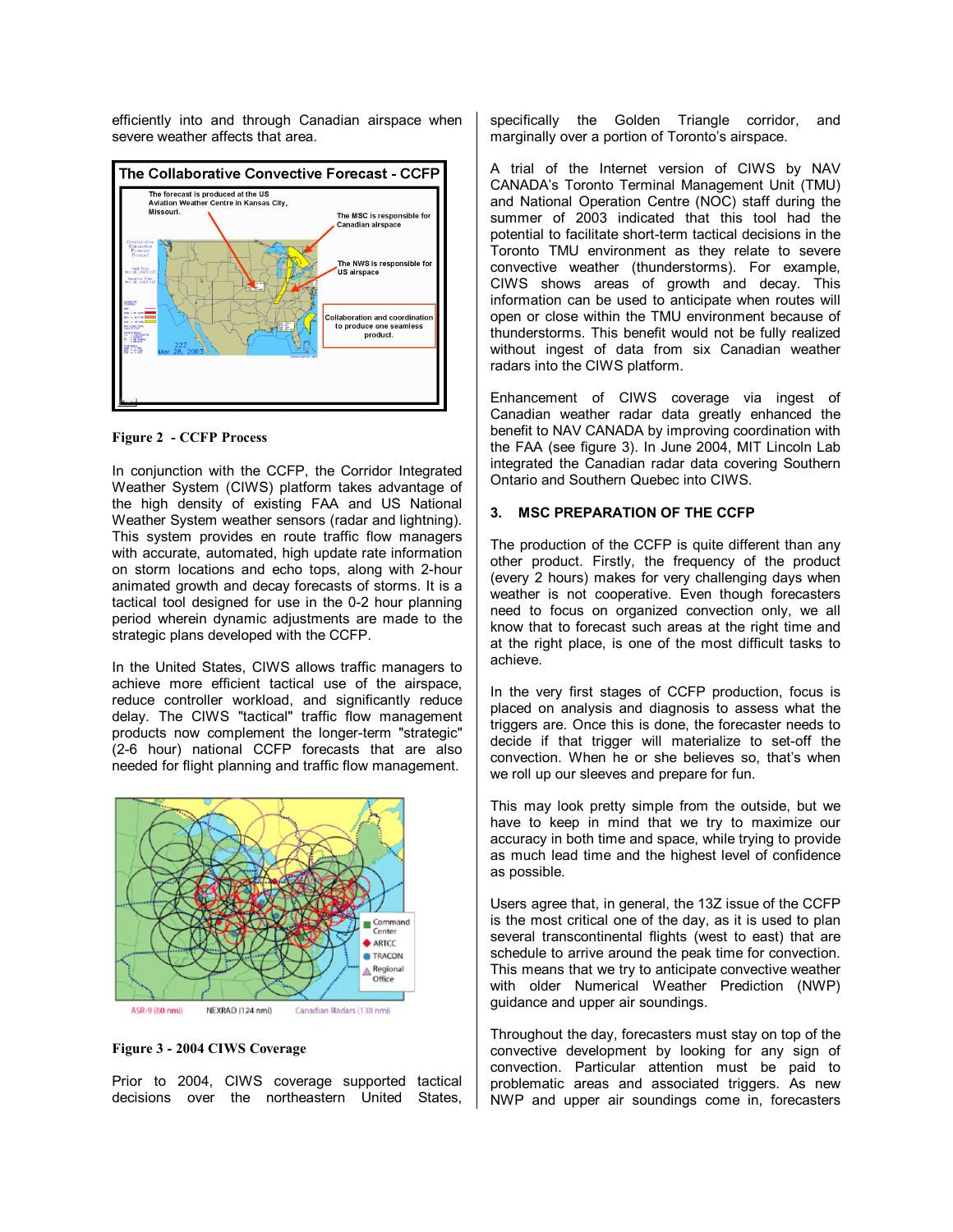reassess the situation and make modifications as they see fit.

Chronologically, production of the 13Z issue of the CCFP would be as follows (timelines are the same for every issue):

From:

1100Z to 1150Z: The 3 CCFP panels are produced and transmitted to the Aviation Weather Centre (AWC) Kansas City.

1150Z to 1210Z: Coordination takes place between the AWC and MSC forecasters.

1215Z to 1245Z: The CCFP chat session takes place.

1245Z to 1255Z: Modifications (if necessary) are made to the CCFP and the forecast is transmitted.

As you might expect, production tools and data used to produce the CCFP differ from one office to another. This is especially true for the CCFP, where the two offices reside in different countries and have different information available to them. While this makes for a challenging situation when it comes time to fine tuning the product and it emphasizes the requirement for good coordination.

Currently, coordination between both offices is working well. Preliminary discussions have take place to enhance existing tools or to develop new tools that would make the coordination process more efficient and therefore, leave a few more precious minutes available to the forecasters.

## **4. NEXT STEPS**

The current CCFP coverage over southern Ontario and Quebec supports strategic initiatives in co-ordination with the FAA, especially concerning the use of the Canadian off-load routes over Ontario and Quebec. Continuous growth in air traffic is demanding more efficient air traffic management across Canada and a seamless transition across national boundaries, i.e. the Canada/US airspace boundary.



## **Figure 4 - Proposed CCFP Expansion**

The NAV CANADA National Operations Centre is responsible for the coordination of Canadian air-traffic management initiatives and decisions, cross-border initiatives with the United States, and for the coordination of international initiatives, such as the collaborative North Atlantic track selection process.

To ensure an efficient traffic flow, better products will need to be developed or existing ones expanded. Study is underway at NAV CANADA to extend the CCFP from coast to coast up to 55 latitude north. This extension in coverage will enable a better management of the eastwest air traffic over southern Canada and the traffic flow in and out the transatlantic routes. Such expansion is planned for 2006.

NAV CANADA and the MSC will also be addressing the issue of verification of the CCFP over Canadian airspace using the same verification methodology that is currently being used to verify the US portion of the forecast.

# **5. CONCLUSIONS**

Weather information is required to address anticipated significant weather events that could adversely affect the flow of air traffic across Canada, between Canada and the United States, and between Canada and Eurocontrol. With the appropriate weather observation and forecast information at hand, flow management controllers can prepare efficient mitigation measures in advance of a weather event.

The weather tools currently available should be continuously improved to meet the needs of the changing and increasing demand, especially for crossborder air traffic. At the other end, some areas of air traffic management are currently not being supported by specific weather products, and would benefit from the development of new products or services adapted to their needs.

The CCFP is a unique product in terms of forecast content and production methodology that meets some of the needs in convective forecasting. A seamless merging of forecasts from two countries through the use of technology and collaboration provides trafficmanagers and the air carriers with the information that they need to support their decision-making processes.

The collaboration between MSC, NAVCANADA in Canada, and the FAA and NWS in the USA have set a standard for cooperation and improvements in aviation weather services. Starting with CCFP forecasts, and continuing with the CIWS observing and forecast system, mutual benefits to both countries have been derived. The flying public is the ultimate recipient of these benefits that they see in terms of safety and